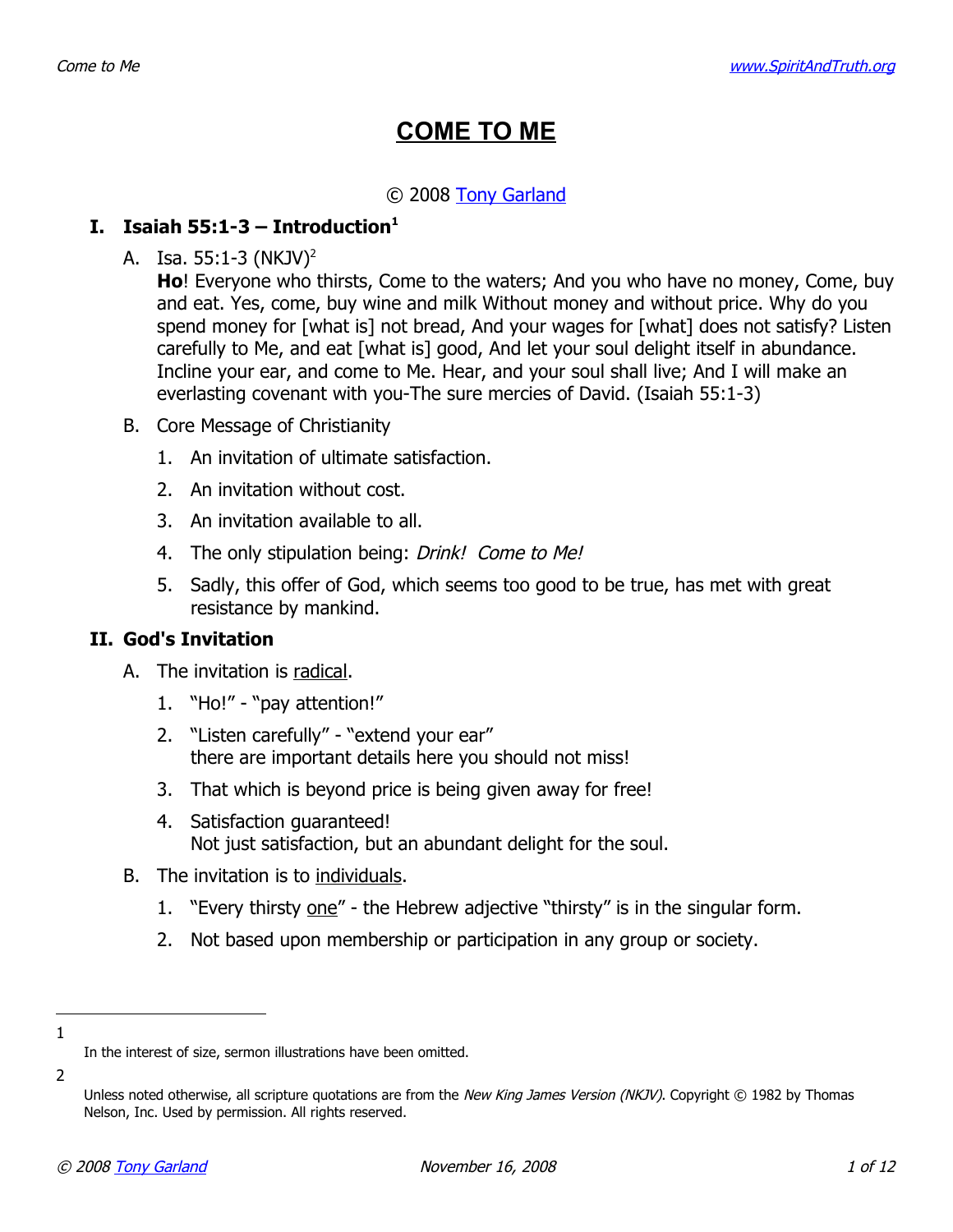- C. The invitation is to the thirsty.
	- 1. Arid country

The Hebrew word found here for "thirsty" is also used to describe arid country.

- a) Devoid of life Dry, unproductive and barren places. Devoid of life and lacking in value.
- b) The context

In the setting in which Isaiah wrote, the availability of water had great significance. Thus, the desire for water was an especially powerful metaphor for a powerful longing.

- c) Luxurious drinks To emphasize the refreshing luxury of the offer, not just water, but wine and milk are mentioned.
- 2. Recognizing and admitting thirst All are lacking, but not all recognize their thirst.
	- a) You can lead a horse to water, but can't make it drink.
	- b) Thirst is the motivation to take action, "come!" and to "drink!" Responding to the imperative command, "Come!" requires *action* and *motion* on the part of the hearer.
- D. The invitation is without cost.
	- 1. Universal

Therefore, the invitation is *universal* and without limit because it is available to all men and women at every level of society, at every place, and at every time in history.

2. Level playing field

Nobody is too pour for that which is free. Nobody is rich enough to purchase that which is without cost.

3. The Contrast

Yet man labors for that which costs but does not fulfill.

a) Verse 2

"Why do you spend money for that which is not bread?"

- (1) From the root of this Hebrew word, we get the word "shekel."
- (2) It speaks of our misguided tendency to place value upon that which has little worth while at the same time undervaluing that which has ultimate worth.
- b) Bread

The word "bread" could also be translated as "grain" and represents that which is expected to provide nourishment.

(1) A bad deal

Exchanging great toil for that which is empty.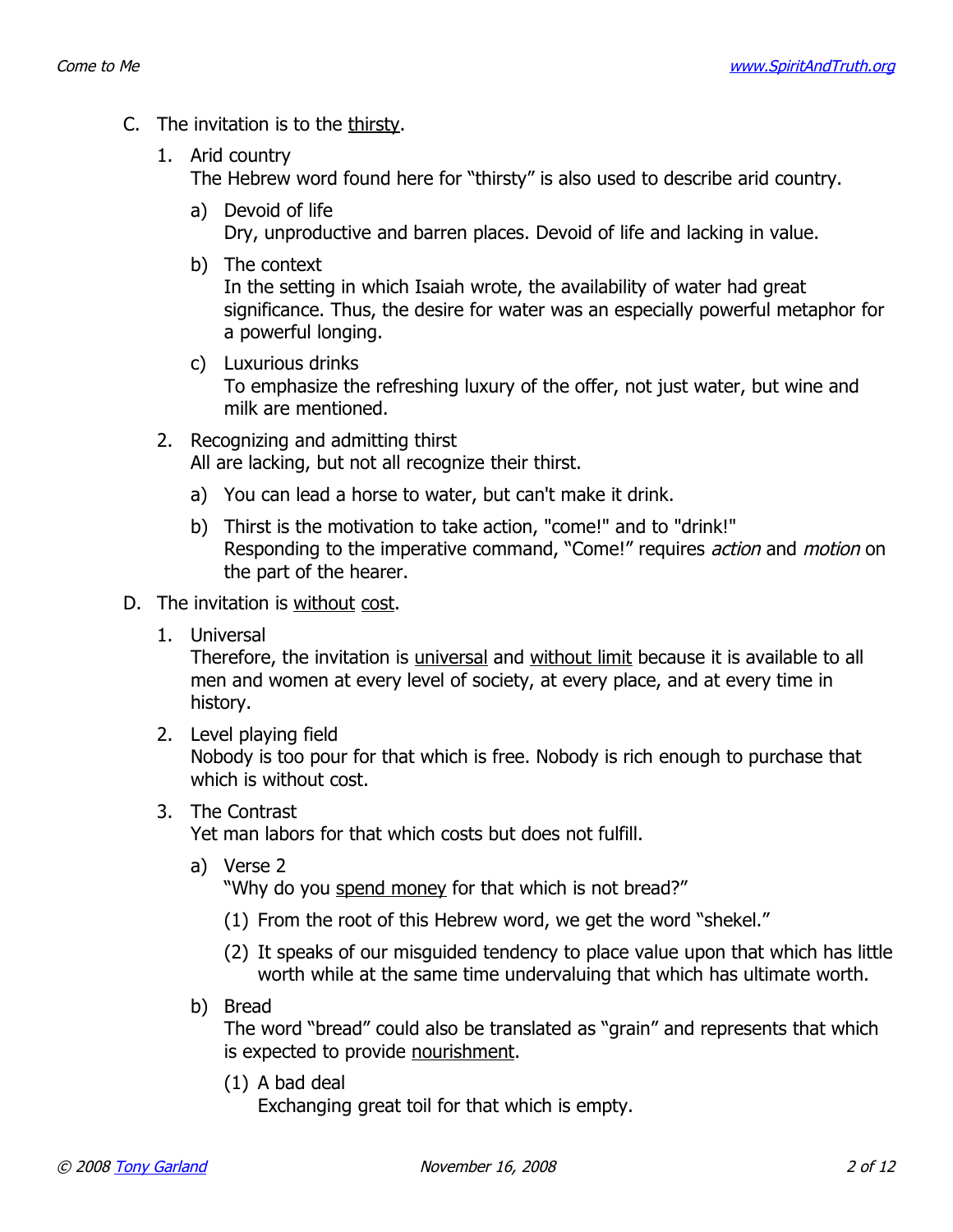(2) Spiritual Food

The money is spent, but it does not yield that which we seek. Here, as in John chapter 6, that which is physical (wine and bread or grain) is speaking of spiritual food.

- (3) Physically Full, Spiritually Starved It is a sobering fact of history that the point at which a nation enjoys its greatest physical prosperity is the time during which spiritual conditions are already in serious decline.
- c) When God asks questions It is time to pay close attention to our condition and our response.

#### **III.Man's Resistance**

A. Pride

What is pride but our erroneous notion of self-worth in relation to a Holy God.

- 1. Separation from God We do not comprehend the enormity of the gulf separating man from God.
	- a) Holiness of God
		- (1) Our need of redemption is not seen as the critical response of a sinful being under the searching gaze of a Holy God.
		- (2) Redemption, where the concept is still taught, has been reduced to the level of another self-help cure. Salvation is reduced to being one among a number of ways to lead a more fulfilling life.
		- (3) Today's view of God often begins with man and ends with a puny God whereas it should be exactly the opposite—beginning with a Holy God and ending with a puny man.
	- b) Sinfulness of Man.
		- (1) Unbiblical belief that people are "good by nature."
		- (2) This denies reality and flies in the face of historical and personal evidence.
		- (3) Studiously voided from many pulpits in favor of a gospel of convenience and self-help.
		- (4) Our unwillingness to offend our listeners places them in great danger because they lack any sense of thirst and come to believe that a God of judgment is a notion restricted to the pages of the Old Testament.
- B. Pride bolstered by systems of good works
	- 1. Price not too high

For the man-centered approach to be viable would suppose that the price of reconnecting man with God could be born by man. That the cost of reunification with God could be established—and paid by each individual.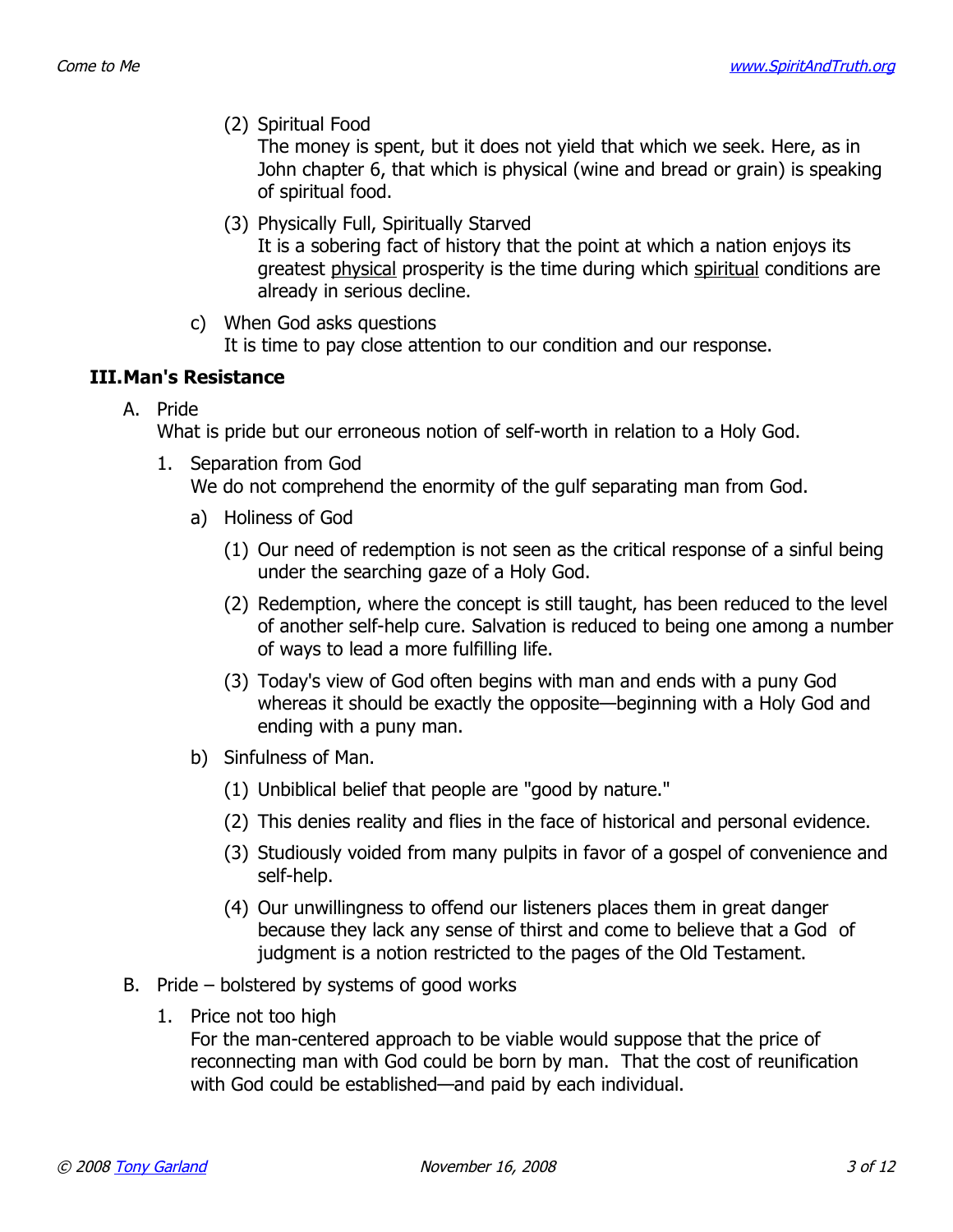2. Guarantees endless toil

Such a system is never free because the basis for satisfaction is inseperably connected to human effort or to an imagined path of deeper spirituality.

Here, God declares through Isaiah, that those who hunger and thirst can obtain at no cost that which cannot be bought at any cost.

- C. Bankruptcy of good deeds
	- 1. Only two belief systems

Among all the religious beliefs in the world, there are but two varieties. Jesus referred to these two ways as "the narrow gate . . . which leads to life" and "the broad gate . . . that leads to destruction."

a) The wide gate

A variety of world views, initiated by men, whereby man attempts to ascend toward God (or Godhood) on man's own terms. The wide gate allows man to retain, and even build his pride on his imagined ascend toward God.

- (1) Different manifestations, identical at the core
	- (a) A system of good works or spiritual achievement where man essentially defines how one is to approach God. (In some systems, the ultimate goal may be a God-concept such as *Nirvana* in the eightfold path of Buddhism, or even the ascent of man toward the perfection of humanistic atheism.)
	- (b) A devaluing of Isaiah's life-giving water and milk such that their purchase price is now within the reach of man.
- (2) Roman Catholicism

By works of penance - man can contribute toward redemption through his own atoning actions<sup>[4](#page-3-0)</sup>

- (a) Luther's labor of penance for sin
- (b) Modern-day crucifixion reenactments
- (3) Islam
	- (a) Salvation by Good Deeds

Islam has no interest in "wine and milk without money and without price" because Islam teaches that man has the necessary funds to purchase the goods.

<sup>4</sup>

<span id="page-3-0"></span><sup>&</sup>quot;The Sacrament of Penance . . . is that Sacrament by which the sinner, who repents of his sins, acknowledges them sincerely and has the will to render atonement, has his sins, committed after his Baptism, remitted in the absolution pronounced by the priest." [emphasis mine] Ludwig Ott, Fundamentals Of Catholic Dogma (Rockford, IL: Tan Books And Publishers, Inc., 1974), 416. ISBN 0-89555-009-1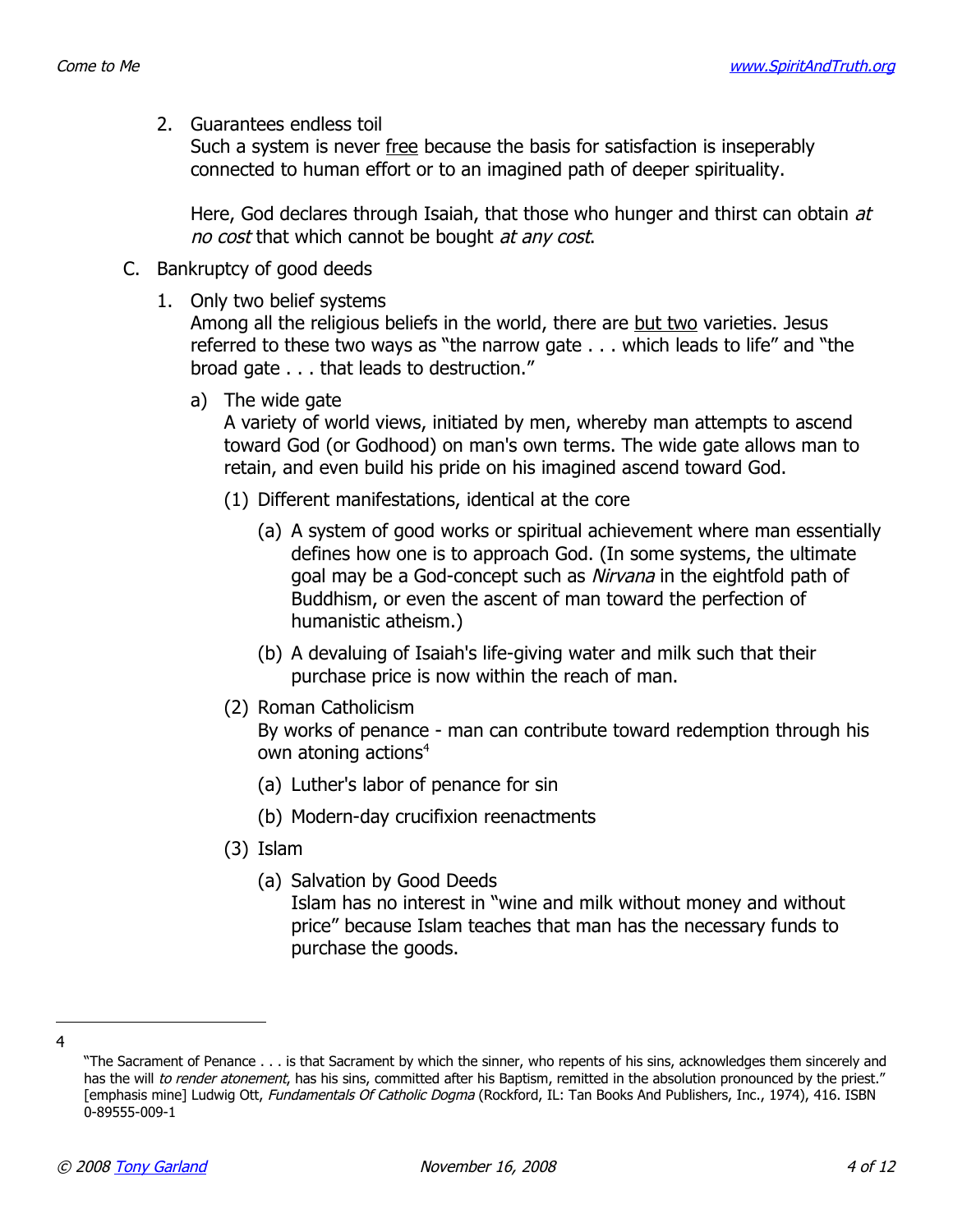i) Surah 23:102-103

Then those whose balance (of good deeds) is heavy—they will attain salvation: But those whose balance is light, will be those who have lost their souls, in Hell will they abide.<sup>[6](#page-4-0)</sup>

ii) Commentary

"Good and evil deeds will be weighed against each other. If the good deeds prevail; the soul will attain *falah*, i.e., prosperity, well-being, bliss, or salvation; if the contrary, there will be the misery and anguish of Hell."[7](#page-4-1)

- (4) Judaism
	- (a) Jewish Study Bible:

"In Judaism, the estrangement caused by the innate human appetite for evil does not require an act of messianic redemption to be healed. Rather, the practice and study of Torah renew intimacy with the God of Israel and lead to eternal life. The Holy One (blessed be He) created the Evil Inclination, He created Torah as its antidote." (b. B. Bal. 16a)<sup>1[9](#page-4-2)</sup>

- (b) Judaism's approach to God differs little from Islam. In the most important element—the means of redemption—it is identical.
- b) The narrow way a single path, initiated by God, by which God has chosen to descend to man.
	- (1) Separates true Christianity from all other systems of religion.
	- (2) Does away forever with the idea that man may approach God on his own terms.
	- (3) The free water and bread preclude systems of good deeds, merit, and all attempts to gain God's acceptance through performance.
- D. That which is priceless cannot be purchased.
	- 1. Lacking a wedding garment

Those who refuse the narrow gate and enter by the broad gate are like the man Jesus spoke of trying to attend the king's wedding without the proper garment, or covering. He imagined he could attend the wedding on his own terms.

a) Mtt. 22:9-13

So those servants went out into the highways and gathered together all whom they found, both bad and good. And the wedding [hall] was filled with guests. But when the king came in to see the guests, he saw a man there who did not

6

7

9

<span id="page-4-1"></span><span id="page-4-0"></span>Ali, A. Y. (2004). The meaning of the Holy Qur'an (Electronic version.) (Surah 23:102-103).

Abdullah Yusuf Ali, The Meaning Of the Holy Quran (Beltsville, MD: Amana Publications, 2001), p861 n2941. ISBN 0-915957-76-0

<span id="page-4-2"></span>Adele Berlin, Marc Zvi Brettler, The Jewish Study Bible (New York, NY: Oxford University Press, 2004), p. 18. ISBN:0-19-529751-2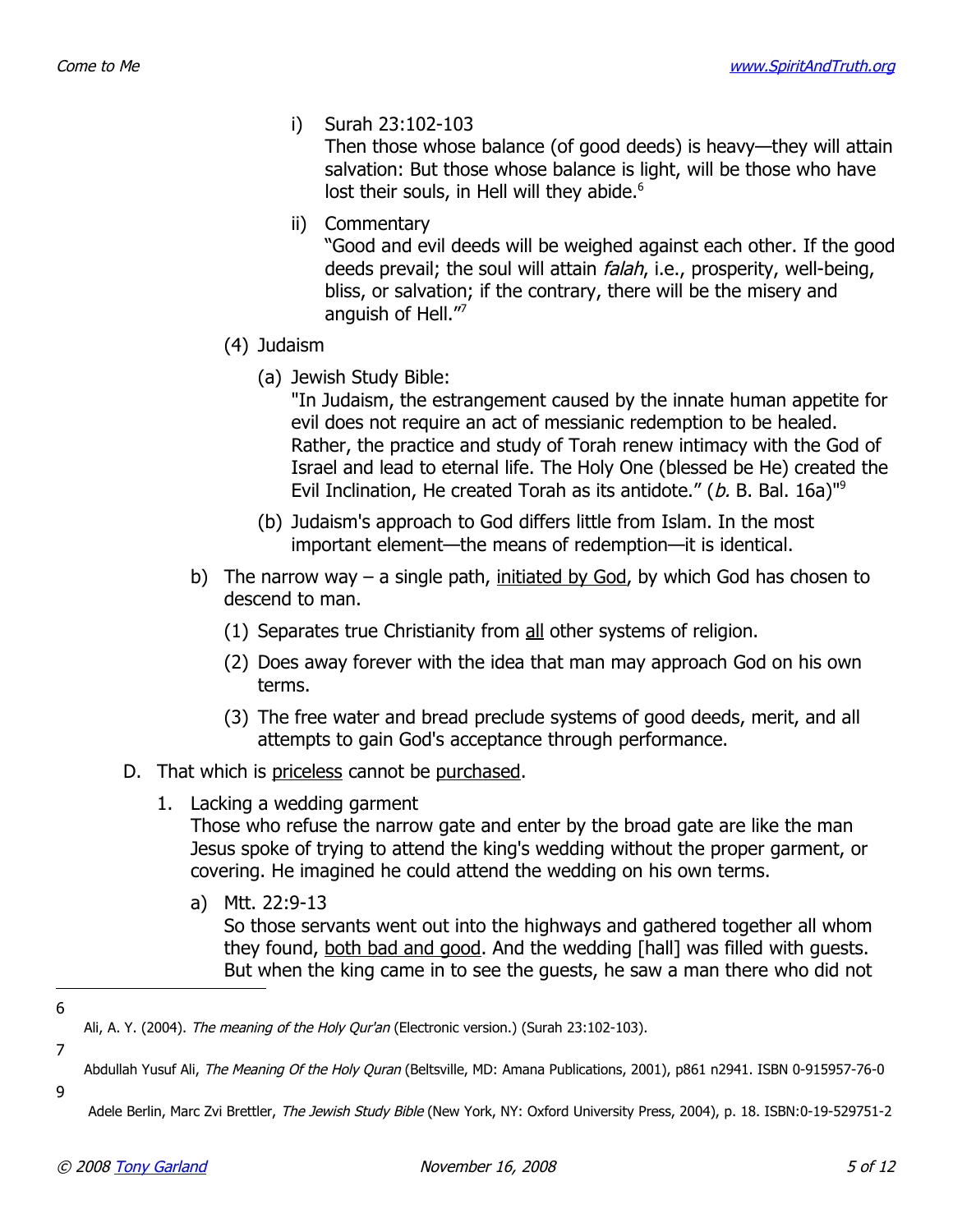have on a wedding garment. So he said to him, 'Friend, how did you come in here without a wedding garment?' And he was speechless. Then the king said to the servants, 'Bind him hand and foot, take him away, and cast [him] into outer darkness; there will be weeping and gnashing of teeth.'

- b) Both good and bad were invited. Attendance at the wedding was not dependent upon having the means to purchase entry.
- c) Those without a garment are thrown out.

#### **IV. Who Pays the Price?**

A. Sure mercies of David

To respond to Isaiah's free life-giving invitation we must give up all notions of paying for that which we cannot afford and for which God has already paid. Instead we must depend upon the "everlasting covenant," the "sure mercies of David" which find fulfilment in the ultimate Son of David, Jesus Christ.

This covenant, mentioned in verse 3 of Isaiah, is non-other than the covenant which Jesus referred to at the Last Supper when He said, "For this is My blood of the new covenant, which is shed for many for the remission of sins "(Mtt. 26:28).

- 1. It is Jesus Who was born in Bethlehem, the house of bread (Mic. 5:2).
- 2. It is Jesus Who said, "I am the bread of life. He who comes to Me shall never hunger, and he who believes in Me shall never thirst. (John 6:35)
- 3. It is Jesus Who said, "I am the bread which came down from heaven--not as your fathers ate the manna, and are dead. He who eats this bread will live forever." (John 6:58)
- B. God is boss He sets the rules. He determined to pay the price because of the simple fact that this water, wine, milk, and bread which satisfies the soul it is beyond human valuation (Gen. 22:7-8; 1 Peter 1:17-19)
- C. Who will come?
	- 1. These three simple verses in Isaiah provide the key to side-stepping a millennia of fruitless spiritual toil and heartache for that which cannot satisfy.
	- 2. God's simple offer continues still: "Incline your ear, and come to Me. Hear, and your soul shall live." (Isa. 55:3)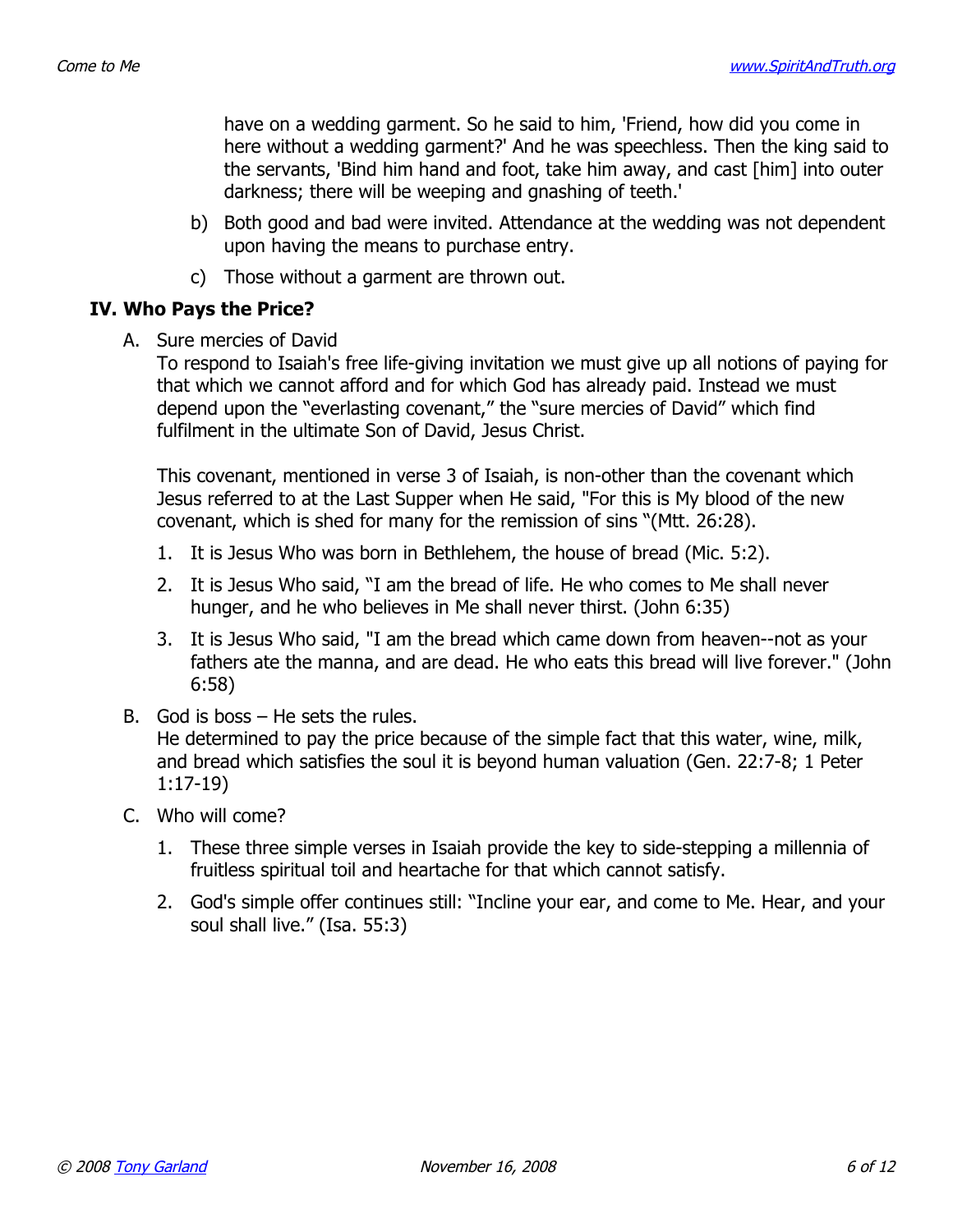## **V. Passage in Hebrew**

|   | Isaiah 55:1                |                                                                                     |                                                                                                                                                                         |  |
|---|----------------------------|-------------------------------------------------------------------------------------|-------------------------------------------------------------------------------------------------------------------------------------------------------------------------|--|
| а | הוי                        | interjection                                                                        | Not the more frequent 'behold.'                                                                                                                                         |  |
|   |                            |                                                                                     | Encouraging or inciting. Often negative preceding judgment: 'Woe.'                                                                                                      |  |
|   |                            |                                                                                     | 'Up!' in order to flee in Zec. 2:10.                                                                                                                                    |  |
|   |                            |                                                                                     | 'Ha!' Encouraging, but with a touch of sympathy or pity.                                                                                                                |  |
| b | noun (masculine, singular, | "Every thirsty [one]" - the call is to individuals.                                 |                                                                                                                                                                         |  |
|   |                            | construct) + adjective<br>(masculine, singular)                                     | Also used to describe arid country. Dry and barren land.                                                                                                                |  |
|   |                            |                                                                                     | Individuals who are thirsty. This is their condition.                                                                                                                   |  |
|   |                            |                                                                                     | The interjection above is directed at those who thirst, not ones who<br>do not know their lack.                                                                         |  |
|   |                            |                                                                                     | Thirst as the antithesis of water (which follows).                                                                                                                      |  |
| c |                            | verb (qal, imperative,                                                              | A command: "You [all] Come!"                                                                                                                                            |  |
|   |                            | masculine, plural)                                                                  | Given to the "thirsty individuals" as a group.                                                                                                                          |  |
|   |                            | הלִד                                                                                | Often translated as "walk," "journey," "step." Its antonyms are:<br>yāšab "sit," and «āmad "stand." <sup>10</sup> The command is to take action and<br>requires motion. |  |
| d |                            | preposition + article + noun<br>(masculine, dual)                                   | "to the waters"                                                                                                                                                         |  |
|   |                            |                                                                                     | The antithesis/antidote of thirst. The waters will satiate their thirst.                                                                                                |  |
| е |                            | $conjunction + pronoun$<br>(relative)                                               | "and/even who"                                                                                                                                                          |  |
| f |                            | $adverb + preposition + suffix$<br>(3 <sup>rd</sup> person, masculine,<br>singular) | "there is not for him"                                                                                                                                                  |  |
|   |                            |                                                                                     | The offer does not depend upon the resources of the individual<br>being invited. All men are on an even playing field.                                                  |  |
| g | בַּסְף<br>singular)        | noun (common, masculine,                                                            | "silver"                                                                                                                                                                |  |
|   |                            |                                                                                     | (athnaq)                                                                                                                                                                |  |
| h | יְכוּ                      | See c above.                                                                        | "You [all] come!"                                                                                                                                                       |  |

10

<span id="page-6-0"></span>Harris, R. L., Harris, R. L., Archer, G. L., & Waltke, B. K. (1999, c1980). Theological Wordbook of the Old Testament (electronic ed.) (216). Chicago: Moody Press.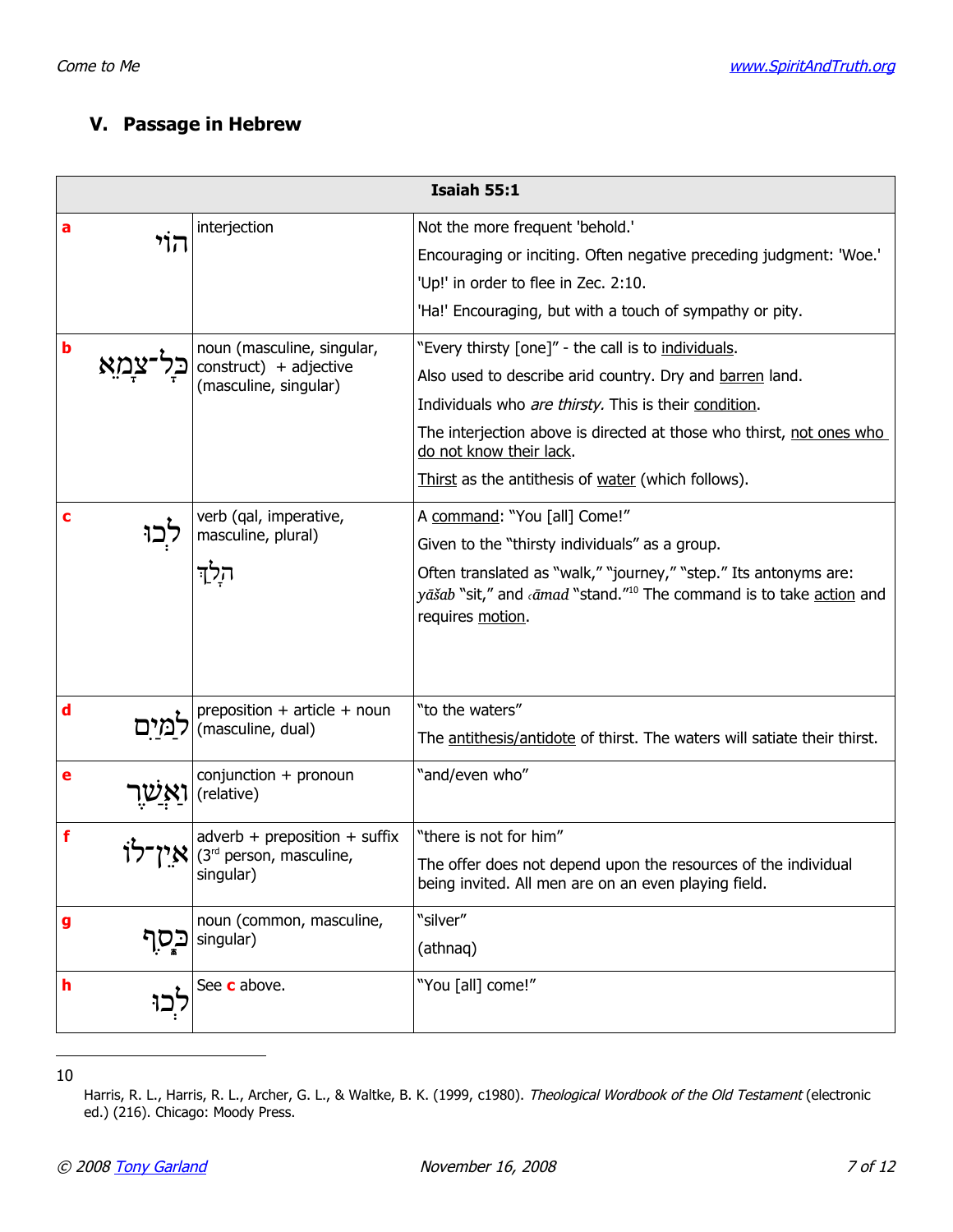| Isaiah 55:1 |                                                       |                                                                                                                                         |
|-------------|-------------------------------------------------------|-----------------------------------------------------------------------------------------------------------------------------------------|
| i           | verb (qal, imperative,                                | "Each of you [all] buy [grain]!"                                                                                                        |
|             | masculine, plural)                                    | An imperative command!                                                                                                                  |
|             |                                                       | To the individuals who thirst. They have both thirst and hunger.                                                                        |
|             |                                                       | It is righteousness they hunger and thirst for, it is lacking in<br>themselves and in the world.                                        |
|             |                                                       | Matthew 5:6 Blessed [are] those who hunger and thirst for<br>righteousness, For they shall be filled.                                   |
| j           | conjunction $+$ verb (qal,                            | "Each of you [all] eat!"                                                                                                                |
|             | imperative, masculine, plural)                        | The grain will satiate their hunger.                                                                                                    |
|             | אַבל                                                  |                                                                                                                                         |
| k           | See c above.                                          | "You [all] come!"                                                                                                                       |
|             |                                                       |                                                                                                                                         |
| I<br>ברו    | See <i>i</i> above.                                   | "Each of you [all] buy [grain]!"                                                                                                        |
| m           | preposition + negation                                | "with no" or "without"                                                                                                                  |
|             |                                                       |                                                                                                                                         |
| n<br>כִסְף  | See <b>g</b> above.                                   | "silver"                                                                                                                                |
| o<br>717):  | conjunction + preposition +<br>negation               | "and without"                                                                                                                           |
|             |                                                       |                                                                                                                                         |
| p           | noun (common, masculine,<br>singular)                 | "price"                                                                                                                                 |
|             |                                                       | Equivalent value in barter, market price.                                                                                               |
|             |                                                       | The market price has not been established. It is priceless. Its value<br>is beyond barter it cannot be bartered for.                    |
| q           | noun (common, masculine,<br>יין<br>-<br>singular)     | "wine"                                                                                                                                  |
|             |                                                       | Used in addition to water for its refreshment value.                                                                                    |
|             |                                                       | Not just water, but living water $-$ wine!                                                                                              |
|             |                                                       | John $2$ – Jesus turns water of purification into "water of the vine".                                                                  |
|             |                                                       | Symbolic of the blood of our Lord which is priceless.                                                                                   |
|             |                                                       | Luke 22:20 Likewise He also [took] the cup after supper, saying,<br>"This cup [is] the new covenant in My blood, which is shed for you. |
| r           | conjunction $+$ noun (common,<br>masculine, singular) | "and milk"                                                                                                                              |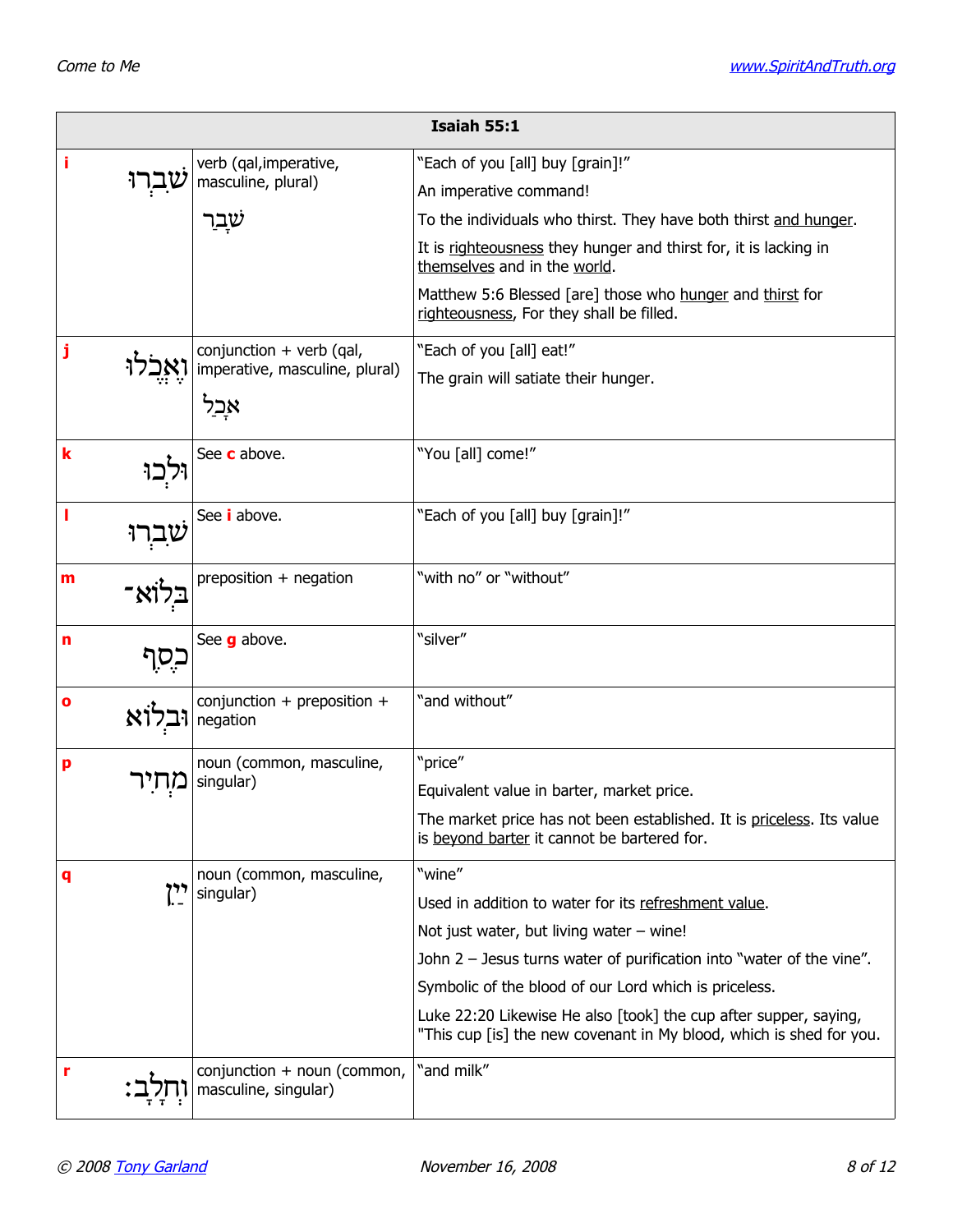| Isaiah 55:1 |  |                                                                                                                                |
|-------------|--|--------------------------------------------------------------------------------------------------------------------------------|
|             |  | In an arid landscape, milk and wine represent longed-for luxuries<br>and are figurative here of choicest blessings (Sos. 5:1). |

| <b>Isaiah 55:2</b> |                                                                     |                                                                                                                                                                                                                                                                                                                                                                                                                                                                                                                                                                                                                                                                                                                                                                                    |  |
|--------------------|---------------------------------------------------------------------|------------------------------------------------------------------------------------------------------------------------------------------------------------------------------------------------------------------------------------------------------------------------------------------------------------------------------------------------------------------------------------------------------------------------------------------------------------------------------------------------------------------------------------------------------------------------------------------------------------------------------------------------------------------------------------------------------------------------------------------------------------------------------------|--|
| a                  | interrogative                                                       | "For what [reason]?" or "Why"                                                                                                                                                                                                                                                                                                                                                                                                                                                                                                                                                                                                                                                                                                                                                      |  |
| b                  | verb (qal, imperfect, 2 <sup>nd</sup> person,<br>masculine, plural) | "you [all] weigh out a price" or "pay money"<br>From the root of this verb we get "shekel," used of man's<br>valuation of Jesus.<br>"If the ox gores a male or female servant, he shall give to their<br>master thirty shekels of silver, and the ox shall be stoned."<br>(Exodus 21:32)<br>Then I said to them, "If it is agreeable to you, give $[me]$ my<br>wages; and if not, refrain." So they weighed out for my wages<br>thirty [pieces] of silver. And the LORD said to me, "Throw it to<br>the potter" -that princely price they set on me. So I took the<br>thirty [pieces] of silver and threw them into the house of the<br>LORD for the potter. (Zechariah 11:12-13)                                                                                                  |  |
| c                  | noun (common, masculine,<br>singular)                               | "silver"                                                                                                                                                                                                                                                                                                                                                                                                                                                                                                                                                                                                                                                                                                                                                                           |  |
| d                  | preposition + negation                                              | "for [that which is] not"                                                                                                                                                                                                                                                                                                                                                                                                                                                                                                                                                                                                                                                                                                                                                          |  |
| е                  | noun (common, masculine,<br>singular)                               | "grain" or "bread," "food" or "nourishment"<br>These spend their money for things which do not nourish.<br>A typological connection-Jesus is the "bread of life" born in the<br>"house of bread" (Bayt Lechem, or Bethlehem).<br>John 6:35 And Jesus said to them, "I am the bread of life. He<br>who comes to Me shall never hunger, and he who believes in Me<br>shall never thirst.<br>John 6:51 "I am the living bread which came down from heaven.<br>If anyone eats of this bread, he will live forever; and the bread<br>that I shall give is My flesh, which I shall give for the life of the<br>world."<br>John 6:55 "For My flesh is food indeed, and My blood is drink<br>indeed.<br>John 6:56 "He who eats My flesh and drinks My blood abides in<br>Me, and I in him. |  |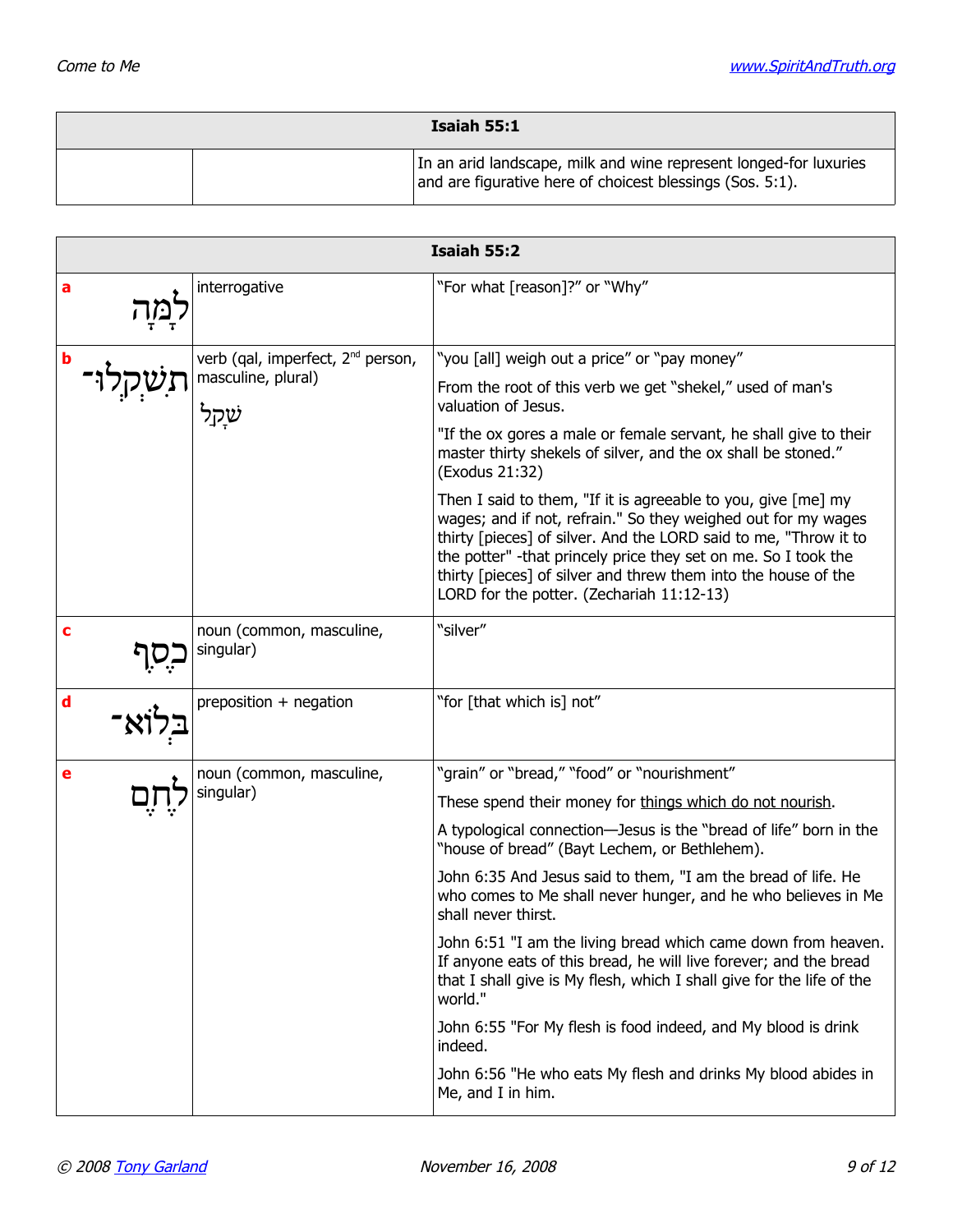| Isaiah 55:2 |          |                                                                                                                           |                                                                                                                                               |
|-------------|----------|---------------------------------------------------------------------------------------------------------------------------|-----------------------------------------------------------------------------------------------------------------------------------------------|
| f           |          | conjunction + noun (common,<br>masculine, singular, construct) +<br>suffix (2 <sup>nd</sup> person, masculine,<br>plural) | "and [the] toil of them"<br>"and the produce/property [acquired by labor] of them"                                                            |
| g           |          | See <b>d</b> above.                                                                                                       | "for [that which is] not"                                                                                                                     |
| $\mathbf h$ |          | preposition + noun (common,<br>feminine, singular)                                                                        | "unto one's fill?"<br>"unto plenty/satiation?"                                                                                                |
| i           |          | verb (qal, imperative, masculine,<br>plural)<br>שַמַע                                                                     | "you [all] heed/listen!"<br>"you [all] pay attention!"<br>A command.                                                                          |
| j           |          | verb (qal, infinitive, absolute)<br>שמע                                                                                   | Gives continuity to the verbal idea <sup>11</sup><br>"continually listen"<br>"listen on an ongoing basis"<br>"listen carefully" <sup>12</sup> |
| $\mathbf k$ |          | preposition + suffix $(1st$ person,<br>common, singular)<br>אָל                                                           | "toward me"                                                                                                                                   |
|             | اجدیہے ہ | conjunction + verb (qal,<br>imperative, masculine, plural)<br>אָבל                                                        | "and eat you [all]"<br>A command.                                                                                                             |
| m           | טוב      | noun (common, masculine,<br>singular)                                                                                     | "good"<br>"desirable"<br>"pleasant"                                                                                                           |

11

12

<span id="page-9-1"></span><span id="page-9-0"></span>Martin, J. D. (1993). Davidson's introductory Hebrew grammar. Includes index. (27th ed.) (81). London: T&T Clark.

<sup>&</sup>quot;hearken ye attentively." Gesenius, F. W. (2003). Gesenius' Hebrew grammar (E. Kautzsch & S. A. E. Cowley, Ed.) (2d English ed.) (343). Bellingham, WA: Logos Research Systems, Inc.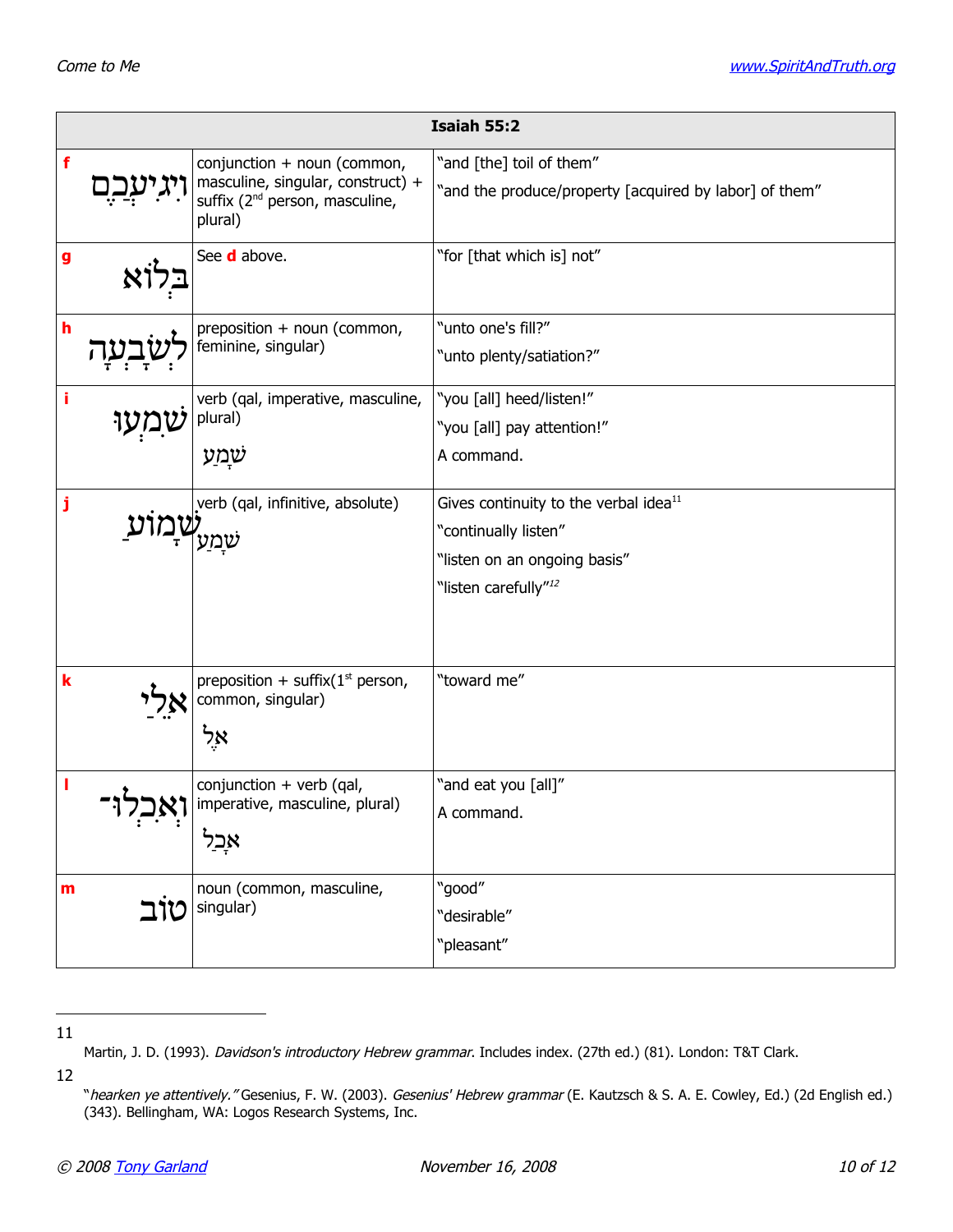|   | Isaiah 55:2  |                                                                                                      |                                                                                              |  |
|---|--------------|------------------------------------------------------------------------------------------------------|----------------------------------------------------------------------------------------------|--|
| n | <u>התענג</u> | conjunction $+$ verb (hithpael,<br>imperfect, 3 <sup>rd</sup> person, feminine,<br>singular)<br>ענַג | Intensive/reflexive = "and refresh herself"<br>"and she <sup>p</sup> take exquisite delight" |  |
| O |              | preposition $+$ article $+$ noun<br>(masculine, singular)<br>ּרְשָׁן                                 | "in the abundance/fatness"                                                                   |  |
| p |              | noun (feminine, singular,<br>construct) + suffix( $2nd$ person,<br>masculine, plural)                | "[the] soul of you [all]"                                                                    |  |

|          |                                                                                              | <b>Isaiah 53:3</b>                |
|----------|----------------------------------------------------------------------------------------------|-----------------------------------|
| a<br>קטו | noun (hiphil, imperative,<br>masculine, plural)                                              | "you [all] extend/spread out!"    |
|          | נְטְה                                                                                        |                                   |
| b        | noun (feminine, singular,<br>construct) + suffix $(2nd$<br>person, masculine, plural)<br>אזן | "the ear of you [all'}            |
| c        | conjunction + verb (qal,<br>imperative, masculine,<br>plural)<br>הַלַד                       | "and you [all] come!"             |
| d        | preposition + suffix $(1st$<br>person, common, singular)                                     | "unto me"                         |
| е        | verb (qal, imperative,<br>masculine, plural)                                                 | "you [all] listen/heed!"          |
| f        | conjunction + verb (qal,<br>imperfect, 3 <sup>rd</sup> person,<br>feminine, singular)        | "and she <sup>g</sup> shall live" |